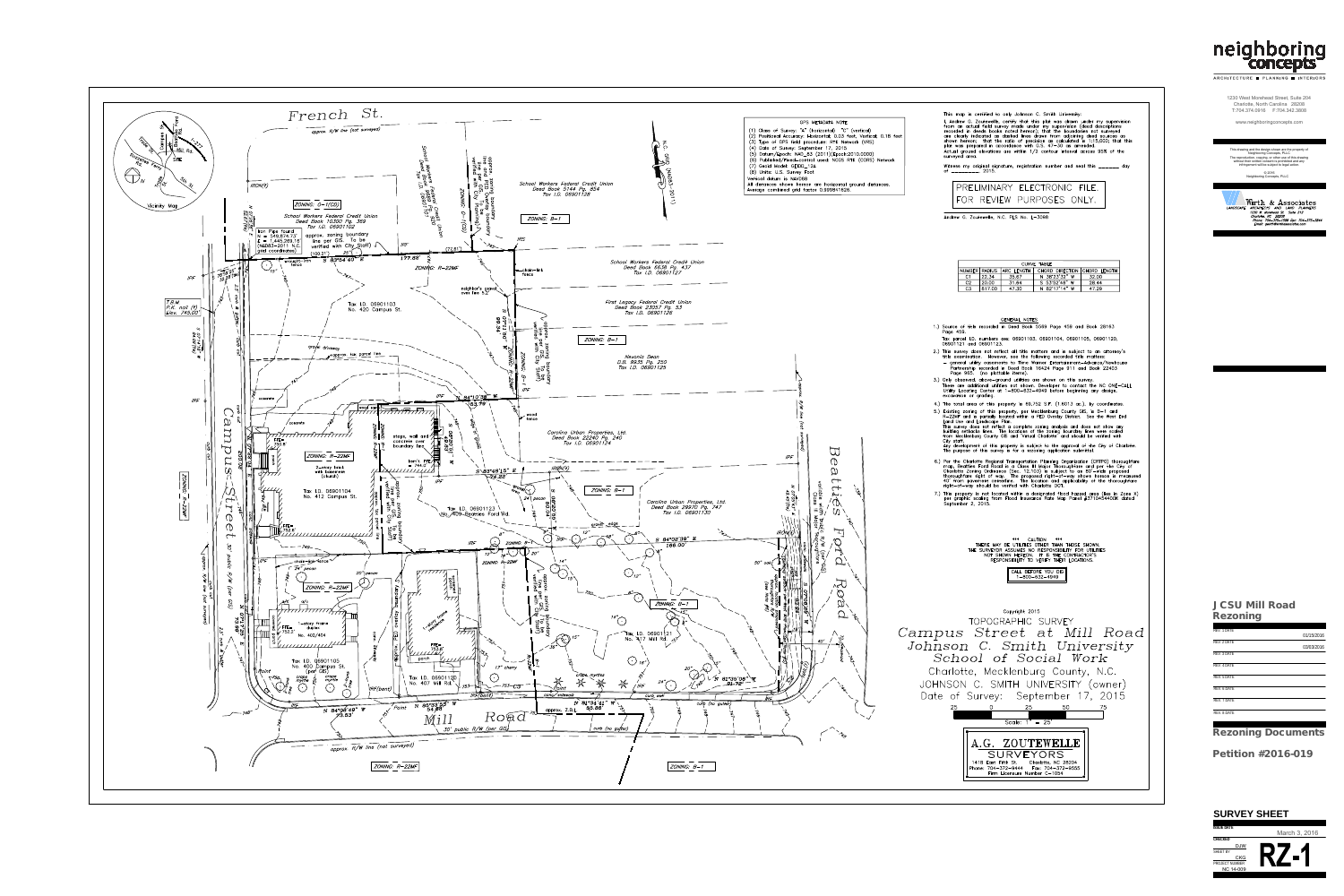

| ARUMILLUIURE<br><b>FLANNING</b>                                                                                                                                 | <b>INIERIURS</b>     |
|-----------------------------------------------------------------------------------------------------------------------------------------------------------------|----------------------|
| 1230 West Morehead Street, Suite 204                                                                                                                            |                      |
| Charlotte, North Carolina 28208<br>T:704.374.0916 F:704.342.3808                                                                                                |                      |
| www.neighboringconcepts.com                                                                                                                                     |                      |
|                                                                                                                                                                 |                      |
| This drawing and the design shown are the property of<br>Neighboring Concepts, PLLC                                                                             |                      |
| The reproduction, copying, or other use of this drawing<br>without their written consent is prohibited and any<br>infringement will be subject to legal action. |                      |
| C 2016<br>Neighboring Concepts, PLLC                                                                                                                            |                      |
|                                                                                                                                                                 |                      |
| rth & .<br>ssociates<br><b>ARCHITECTS</b><br>LANDSCAPE<br>AND                                                                                                   | <b>LAND PLANNERS</b> |
| 1230 W. Morehead St.<br>Suite 212<br>Charlotte, NC 28208<br>Phone: 704-375-1588 Fax: 704-375-3844                                                               |                      |
| Email: gwirth@wirthassociates.com                                                                                                                               |                      |
|                                                                                                                                                                 |                      |
|                                                                                                                                                                 |                      |
|                                                                                                                                                                 |                      |
|                                                                                                                                                                 |                      |
|                                                                                                                                                                 |                      |
|                                                                                                                                                                 |                      |
|                                                                                                                                                                 |                      |
|                                                                                                                                                                 |                      |
|                                                                                                                                                                 |                      |
|                                                                                                                                                                 |                      |
|                                                                                                                                                                 |                      |
|                                                                                                                                                                 |                      |
|                                                                                                                                                                 |                      |
|                                                                                                                                                                 |                      |
|                                                                                                                                                                 |                      |
|                                                                                                                                                                 |                      |
|                                                                                                                                                                 |                      |
|                                                                                                                                                                 |                      |
|                                                                                                                                                                 |                      |
|                                                                                                                                                                 |                      |
|                                                                                                                                                                 |                      |
|                                                                                                                                                                 |                      |
|                                                                                                                                                                 |                      |
|                                                                                                                                                                 |                      |
|                                                                                                                                                                 |                      |
|                                                                                                                                                                 |                      |
|                                                                                                                                                                 |                      |
|                                                                                                                                                                 |                      |
|                                                                                                                                                                 |                      |
| <b>JCSU Mill Road</b>                                                                                                                                           |                      |
| Rezoning                                                                                                                                                        |                      |
| <b>REV. 1 DATE</b>                                                                                                                                              | 01/15/2016           |
| <b>REV. 2 DATE</b>                                                                                                                                              | 03/03/2016           |
| <b>REV. 3 DATE</b>                                                                                                                                              |                      |
| <b>REV. 4 DATE</b>                                                                                                                                              |                      |
| <b>REV. 5 DATE</b><br><b>REV. 6 DATE</b>                                                                                                                        |                      |
| <b>REV. 7 DATE</b>                                                                                                                                              |                      |
| <b>REV. 8 DATE</b>                                                                                                                                              |                      |
|                                                                                                                                                                 |                      |
| <b>Rezoning Documents</b>                                                                                                                                       |                      |
|                                                                                                                                                                 |                      |
| Petition #2016-019                                                                                                                                              |                      |
|                                                                                                                                                                 |                      |
|                                                                                                                                                                 |                      |
|                                                                                                                                                                 |                      |
|                                                                                                                                                                 |                      |
|                                                                                                                                                                 |                      |
| <b>TECHNICAL NOTES</b>                                                                                                                                          |                      |
| <b>ISSUE DATE</b><br>March 3, 2016                                                                                                                              |                      |
| <b>CHECKED</b><br>IW<br><b>SHEET BY</b>                                                                                                                         |                      |

- 
- 
- 
- 

- -
	-
	-
- -
- 
- 
- 
- 
- 

- 
- 
- 

- 
- 

- 
- 
- 
- 

- 
- 
- 
- 
- 

- 
- 
- 
- 
- 
- 
- 

- 
- 
- 
- 
- 
- 
- 
- 
- 
- 
- 

- 
- 
- 

- -

| SQUARE FOOTAGE TOTALS TABLE<br>1.5587 ACRES (NOTE: 0.0426 ACRE PORTION OF PARCEL ID# 06901123 REMAINS IN EX. B-1 PED DISTRICT)<br>1230 West Morehead Street, Suite 204<br>Charlotte, North Carolina <sup>2</sup> 28208<br>T:704.374.0916 F:704.342.3808<br>a. TAX ID:<br>06901103, 06901104, 06901123, 06901105, 06901120, & 06901121<br>PROPOSED SQ. FT<br><b>BUILDING SPACE</b><br>EXISTING SQ. FT.<br>www.neighboringconcepts.com<br>b. EXISTING ZONING:<br>R-22MF, B-1, & B-1 PED<br>MT. CARMEL<br>c. PROPOSED ZONING:<br>MUDD-O & MUDD-O PED<br>11307<br><b>BAPTIST CHURCH</b><br>11810<br>This drawing and the design shown are the property o<br>Neighboring Concepts, PLLC<br>d. EXISTING USES:<br>- CHURCH<br>ne reproduction, copying, or other use of this drawi<br>UNIVERSITY SPACE<br>without their written consent is prohibited and any<br>DIXON STREET<br>infringement will be subject to legal action.<br>- DUPLEX (400 CAMPUS STREET)<br>400 CAMPUS<br>© 2016<br>Neighboring Concepts, PLLC<br>1038<br>1038<br>- SINGLE-FAMILY HOME (407 MILL ROAD)<br>STREET (DUPLEX)<br>VICINITY MAP<br>- VACANT (417 MILL ROAD)<br>NOT TO SCALE<br>407 MILL ROAD<br>Wirth & Associates<br>(SINGLE-FAMILY<br>1656<br>1656<br><b>PROPOSED USES:</b><br>- UNIVERSITY USE IN EXISTING CHURCH RENOVATION WITH IMPROVEMENTS TO PROVIDE AN ELEVATOR, AN<br>RES.)<br>HVAC AND RELATED MECHANICAL EQUIPMENT AREA, AND AN EGRESS STAIRWAY<br>NEW UNIVERSITY<br>UP TO 12,000<br>- EXISTING DUPLEX AND SINGLE-FAMILY HOME TO REMAIN AS IS FOR UNIVERSITY USE OR TO PROVIDE<br><b>BUILDING</b><br>HOUSING FOR UNIVERSITY AFFILIATED FACULTY OR STAFF<br>TOTALS FOR<br>- NEW UNIVERSITY BUILDING SPACE NOT TO EXCEED 12,000 SF<br>14504<br> 400 <br><b>EXISTING</b><br><b>BUILDINGS</b><br>PER ZONING ORDINANCE<br>g. FLOOR AREA RATIO:<br>TOTAL MAXIMUM FUTURE SQUARE<br>26504<br>40'-0" (FORTY) FEET, EXEMPTING THE EXISTING BELFRY TOWER OF THE CHURCH<br>h. MAXIMUM BUILDING HEIGHT:<br>FOOTAGE<br>NO. OF PARKING SPACES:<br>PER ZONING ORDINANCE<br>AMOUNT OF OPEN SPACE:<br>PER ZONING ORDINANCE<br><b>OTHER</b><br><b>ARCHITECTURAL STANDARDS</b><br><b>GENERAL PROVISIONS</b><br>UNLESS OTHER STANDARDS ARE ESTABLISHED BY THE REZONING PLAN OR THESE<br>THE BUILDING MATERIALS USED ON THE BUILDINGS CONSTRUCTED ON THE SITE WILL<br>THROUGHOUT THIS REZONING PETITION, THE TERMS "OWNER", "OWNERS", OR<br>DEVELOPMENT STANDARDS, ALL DEVELOPMENT STANDARDS ESTABLISHED UNDER<br>BE A COMBINATION OF PORTIONS OF THE FOLLOWING: BRICK, STONE, PRECAST<br>"PETITIONER" SHALL, WITH RESPECT TO THE SITE, BE DEEMED TO INCLUDE THE HEIRS,<br>THE CITY OF CHARLOTTE ZONING ORDINANCE (THE "ORDINANCE") FOR THE MUDD-O<br>CONCRETE, SYNTHETIC STONE, CEMENTIOUS FIBER BOARD, STUCCO, EIFS,<br>DEVISEES, PERSONAL REPRESENTATIVES, SUCCESSORS IN INTEREST AND ASSIGNEES<br>ZONING DISTRICT SHALL BE FOLLOWED IN CONNECTION WITH THE DEVELOPMENT<br>DECORATIVE BLOCK AND/OR WOOD. VINYL OR ALUMINUM AS A BUILDING MATERIAL<br>OF THE OWNER OR OWNERS OF THE SITE WHO MAY BE INVOLVED IN ITS<br>TAKING PLACE ON THE SITE DEPICTED ON THIS REZONING PLAN.<br>MAY ONLY BE USED ON WINDOWS, SOFFITS AND ON HANDRAILS/RAILINGS<br>DEVELOPMENT FROM TIME TO TIME<br>CHANGES TO THE REZONING PLAN WILL BE REVIEWED AND APPROVED AS ALLOWED<br>b. HVAC AND RELATED MECHANICAL EQUIPMENT WILL BE SCREENED FROM PUBLIC VIEW<br>BY SECTION 6.207 OF THE ORDINANCE.<br>AND VIEW OF ADJACENT PROPERTIES AT GRADE.<br>c. ROLLOUT COLLECTION WILL BE USED. ROLLOUT CONTAINERS SHALL BE SCREENED<br>c. DEVELOPMENT WILL ADHERE TO THE CITY OF CHARLOTTE TREE ORDINANCE PER<br>CHAPTER 21 OF THE CITY CODE, SECTION 94 FOR TREE SAVE AREA REQUIREMENTS<br>WITH GATED ENCLOSURES.<br>FOR COMMERCIAL DEVELOPMENT.<br><b>STREETSCAPE AND LANDSCAPING</b><br><b>OPTIONAL PROVISIONS</b><br>STREET FRONTAGE ALONG MILL ROAD AND CAMPUS STREET WILL BE REDEVELOPED<br>RELIEF AS INDICATED ON THE SITE PLAN, FROM SIDEWALK AND PLANTING STRIP<br>PER MUDD DISTRICT REQUIREMENTS. EXISTING FRONTAGE AT THE CHURCH AND THE<br>PROVISIONS OF THE MUDD-O DISTRICT WHERE EXISTING CONDITIONS PROHIBIT THEM<br>EXISTING DUPLEX AND RESIDENTIAL HOME ARE EXEMPT FROM THESE REQUIREMENTS<br>ALONG CAMPUS STREET, MILL ROAD, AND BEATTIES FORD ROAD.<br>DUE TO EXISTING CONDITIONS.<br>RELIEF $\{ {\sf AS} \; {\sf INDICATED} \; {\sf ON} \; {\sf THE} \; {\sf SITE} \; {\sf PLAN},$ FROM MUDD SETBACK PROVISIONS TO<br>b. SIDEWALKS AND PLANTING STRIPS WILL BE AS PRESCRIBED BY THE ORDINANCE IN<br>ACCOMMODATE EXISTING BUILDINGS AND PORCHES ALONG CAMPUS STREET.<br>COORDINATION WITH URBAN FORESTRY EXCEPT WHERE EXISTING CONDITIONS AND<br><b>BUILDINGS PROHIBIT THIS DEVELOPMENT</b><br>SCREENING WILL CONFIRM TO THE APPLICABLE STANDARDS OF SECT. 12.303 OF THE<br><b>GRAPHICS AND ALTERATIONS</b><br>ZONING ORDINANCE.<br>THE SCHEMATIC DEPICTIONS OF THE USES, PARKING AREAS, SIDEWALKS,<br>OFF-SITE PARKING AND LOADING AREAS WILL BE SCREENED PER SECTION 12.303<br>STRUCTURES AND BUILDINGS, DRIVEWAYS, STREETS AND OTHER DEVELOPMENT<br>e. PLANTINGS IN SIGHT TRIANGLE WILL BE LOW LYING AND WILL NOT OBSTRUCT<br>MATTERS AND SITE ELEMENTS COLLECTIVELY SET FORTH ON THE REZONING PLAN<br><b>VISIBILITY.</b><br>SHOULD BE REVIEWED IN CONJUNCTION WITH THE PROVISIONS OF THESE<br>DEVELOPMENT OF THE SITE SHALL COMPLY WITH THE REQUIREMENTS OF THE CITY OF<br>DEVELOPMENT STANDARDS. THE LAYOUT, LOCATION, SIZES AND FORMULATIONS OF<br><b>JCSU Mill Road</b><br><b>CHARLOTTE TREE ORDINANCE.</b><br>THE DEVELOPMENT/SITE ELEMENTS DEPICTED ON THE REZONING PLAN ARE GRAPHIC<br>Rezoning<br>REPRESENTATIONS OF THE DEVELOPMENT/SITE ELEMENTS.<br><b>ENVIRONMENTAL FEATURES</b><br>REV. 1 DATE<br>THE PETITIONER SHALL COMPLY WITH THE CHARLOTTE CITY COUNCIL APPROVED AND<br>01/15/2016<br><b>PERMITTED USES</b><br>REV. 2 DATE<br>ADOPTED POST CONSTRUCTION CONTROLS ORDINANCE.<br>03/03/2016<br>DEVELOPMENT WILL CONFORM TO MUDD-O AND MUDD-O PED DISTRICTS.<br>REV. 3 DATE<br>THE PETITIONER SHALL COMPLY WITH THE TREE ORDINANCE.<br>THE PROPOSED BUILDINGS ON THE SITE WILL SATISFY OR EXCEED THE SETBACK, SIDE<br>REV. 4 DATE<br>YARD, REAR YARD, SCREENING AND BUFFER REQUIREMENTS ESTABLISHED UNDER<br>REV. 5 DATE<br><b>PARKS, GREENWAYS &amp; OPEN SPACE</b><br>THE ORDINANCE.<br>~~~~~~~~~~~~~~~~~~~~~~~~~~~~~~<br>a. CONNECTIONS TO PARK OR GREENWAYS ARE NOT APPLICABLE.<br>OFF-STREET PARKING STRUCTURES, METAL SHED STRUCTURES AND PORTABLE<br>REV. 6 DATI<br>b. OPEN SPACE SHALL COMPLY WITH ORDINANCE.<br>BUILDINGS ARE PROHIBITED ON THE SITE.<br>REV. 7 DATI<br>REV. 8 DATI<br><b>SIGNAGE</b><br><b>TRANSPORTATION</b><br>SIGNAGE WILL BE PERMITTED IN ACCORDANCE WITH APPLICABLE ZONING STANDARDS<br>PARKING LAYOUT IS GENERAL AND MAY BE MODIFIED TO SAVE EXISTING TREES PER<br><b>Rezoning Documents</b><br>SECTION 6.207 OF THE ZONING ORDINANCE.<br><b>LIGHTING</b><br>PARKING WILL BE PROVIDED WHICH WILL MEET OR EXCEED THE STANDARDS OF THE<br>Petition #2016-019<br><b>ZONING ORDINANCE.</b><br>a. DETACHED LIGHTING WILL BE LIMITED TO A HEIGHT OF 20 FEET.<br>PETITIONER TO COORDINATE FINAL ACCESS AND DRIVEWAY DESIGNS WITH CDOT<br>b. DETACHED LIGHTING WILL BE FULL CUT-OFF TYPE LIGHTING FIXTURES EXCLUDING<br>ANY DECORATIVE LIGHTING.<br><b>DURING PERMITTING.</b><br>PETITIONER TO COORDINATE WITH THE CITY OF CHARLOTTE TO GRANT THE<br>CONSTRUCTION EASEMENTS REQUIRED FOR THE CITYLYNX GOLD LINE, PHASE 2.<br><b>TECHNICAL NOTES</b><br><b>ISSUE DATE</b><br>March 3, 2016<br><b>CHECKED</b><br><b>SHEET BY</b><br>PROJECT NUMBER<br>NC 14-009 |                      |  |  |  |  |  | ARCHITECTURE PLANNING INTERIORS                                                                                                                                                      |
|-------------------------------------------------------------------------------------------------------------------------------------------------------------------------------------------------------------------------------------------------------------------------------------------------------------------------------------------------------------------------------------------------------------------------------------------------------------------------------------------------------------------------------------------------------------------------------------------------------------------------------------------------------------------------------------------------------------------------------------------------------------------------------------------------------------------------------------------------------------------------------------------------------------------------------------------------------------------------------------------------------------------------------------------------------------------------------------------------------------------------------------------------------------------------------------------------------------------------------------------------------------------------------------------------------------------------------------------------------------------------------------------------------------------------------------------------------------------------------------------------------------------------------------------------------------------------------------------------------------------------------------------------------------------------------------------------------------------------------------------------------------------------------------------------------------------------------------------------------------------------------------------------------------------------------------------------------------------------------------------------------------------------------------------------------------------------------------------------------------------------------------------------------------------------------------------------------------------------------------------------------------------------------------------------------------------------------------------------------------------------------------------------------------------------------------------------------------------------------------------------------------------------------------------------------------------------------------------------------------------------------------------------------------------------------------------------------------------------------------------------------------------------------------------------------------------------------------------------------------------------------------------------------------------------------------------------------------------------------------------------------------------------------------------------------------------------------------------------------------------------------------------------------------------------------------------------------------------------------------------------------------------------------------------------------------------------------------------------------------------------------------------------------------------------------------------------------------------------------------------------------------------------------------------------------------------------------------------------------------------------------------------------------------------------------------------------------------------------------------------------------------------------------------------------------------------------------------------------------------------------------------------------------------------------------------------------------------------------------------------------------------------------------------------------------------------------------------------------------------------------------------------------------------------------------------------------------------------------------------------------------------------------------------------------------------------------------------------------------------------------------------------------------------------------------------------------------------------------------------------------------------------------------------------------------------------------------------------------------------------------------------------------------------------------------------------------------------------------------------------------------------------------------------------------------------------------------------------------------------------------------------------------------------------------------------------------------------------------------------------------------------------------------------------------------------------------------------------------------------------------------------------------------------------------------------------------------------------------------------------------------------------------------------------------------------------------------------------------------------------------------------------------------------------------------------------------------------------------------------------------------------------------------------------------------------------------------------------------------------------------------------------------------------------------------------------------------------------------------------------------------------------------------------------------------------------------------------------------------------------------------------------------------------------------------------------------------------------------------------------------------------------------------------------------------------------------------------------------------------------------------------------------------------------------------------------------------------------------------------------------------------------------------------------------------------------------------------------------------------------------------------------------------------------------------------------------------------------------------------------------------------------------------------------------------------------------------------------------------------------------------------------------------------------------------------------------------------------------------------------------------------------------------------------------------------------------------------------------------------------------------------------------------------------------------------------------------------------------------------------------------------------------------------------------------------------------------------------------------------------------------------------------------------------------------------------------------------------------------------------------------------------------------------------------------------------------------------------------------------------------------------------------------------------------------------------------------------------------------------------------------------------------------------------------------------------------------------------------------------------------------------------------------------------|----------------------|--|--|--|--|--|--------------------------------------------------------------------------------------------------------------------------------------------------------------------------------------|
|                                                                                                                                                                                                                                                                                                                                                                                                                                                                                                                                                                                                                                                                                                                                                                                                                                                                                                                                                                                                                                                                                                                                                                                                                                                                                                                                                                                                                                                                                                                                                                                                                                                                                                                                                                                                                                                                                                                                                                                                                                                                                                                                                                                                                                                                                                                                                                                                                                                                                                                                                                                                                                                                                                                                                                                                                                                                                                                                                                                                                                                                                                                                                                                                                                                                                                                                                                                                                                                                                                                                                                                                                                                                                                                                                                                                                                                                                                                                                                                                                                                                                                                                                                                                                                                                                                                                                                                                                                                                                                                                                                                                                                                                                                                                                                                                                                                                                                                                                                                                                                                                                                                                                                                                                                                                                                                                                                                                                                                                                                                                                                                                                                                                                                                                                                                                                                                                                                                                                                                                                                                                                                                                                                                                                                                                                                                                                                                                                                                                                                                                                                                                                                                                                                                                                                                                                                                                                                                                                                                                                                                                                                                                                                                                                                                                                                                                                                                                                                                                                                                                                                                                                                                                   | <b>SITE ACREAGE:</b> |  |  |  |  |  |                                                                                                                                                                                      |
|                                                                                                                                                                                                                                                                                                                                                                                                                                                                                                                                                                                                                                                                                                                                                                                                                                                                                                                                                                                                                                                                                                                                                                                                                                                                                                                                                                                                                                                                                                                                                                                                                                                                                                                                                                                                                                                                                                                                                                                                                                                                                                                                                                                                                                                                                                                                                                                                                                                                                                                                                                                                                                                                                                                                                                                                                                                                                                                                                                                                                                                                                                                                                                                                                                                                                                                                                                                                                                                                                                                                                                                                                                                                                                                                                                                                                                                                                                                                                                                                                                                                                                                                                                                                                                                                                                                                                                                                                                                                                                                                                                                                                                                                                                                                                                                                                                                                                                                                                                                                                                                                                                                                                                                                                                                                                                                                                                                                                                                                                                                                                                                                                                                                                                                                                                                                                                                                                                                                                                                                                                                                                                                                                                                                                                                                                                                                                                                                                                                                                                                                                                                                                                                                                                                                                                                                                                                                                                                                                                                                                                                                                                                                                                                                                                                                                                                                                                                                                                                                                                                                                                                                                                                                   |                      |  |  |  |  |  |                                                                                                                                                                                      |
|                                                                                                                                                                                                                                                                                                                                                                                                                                                                                                                                                                                                                                                                                                                                                                                                                                                                                                                                                                                                                                                                                                                                                                                                                                                                                                                                                                                                                                                                                                                                                                                                                                                                                                                                                                                                                                                                                                                                                                                                                                                                                                                                                                                                                                                                                                                                                                                                                                                                                                                                                                                                                                                                                                                                                                                                                                                                                                                                                                                                                                                                                                                                                                                                                                                                                                                                                                                                                                                                                                                                                                                                                                                                                                                                                                                                                                                                                                                                                                                                                                                                                                                                                                                                                                                                                                                                                                                                                                                                                                                                                                                                                                                                                                                                                                                                                                                                                                                                                                                                                                                                                                                                                                                                                                                                                                                                                                                                                                                                                                                                                                                                                                                                                                                                                                                                                                                                                                                                                                                                                                                                                                                                                                                                                                                                                                                                                                                                                                                                                                                                                                                                                                                                                                                                                                                                                                                                                                                                                                                                                                                                                                                                                                                                                                                                                                                                                                                                                                                                                                                                                                                                                                                                   |                      |  |  |  |  |  |                                                                                                                                                                                      |
|                                                                                                                                                                                                                                                                                                                                                                                                                                                                                                                                                                                                                                                                                                                                                                                                                                                                                                                                                                                                                                                                                                                                                                                                                                                                                                                                                                                                                                                                                                                                                                                                                                                                                                                                                                                                                                                                                                                                                                                                                                                                                                                                                                                                                                                                                                                                                                                                                                                                                                                                                                                                                                                                                                                                                                                                                                                                                                                                                                                                                                                                                                                                                                                                                                                                                                                                                                                                                                                                                                                                                                                                                                                                                                                                                                                                                                                                                                                                                                                                                                                                                                                                                                                                                                                                                                                                                                                                                                                                                                                                                                                                                                                                                                                                                                                                                                                                                                                                                                                                                                                                                                                                                                                                                                                                                                                                                                                                                                                                                                                                                                                                                                                                                                                                                                                                                                                                                                                                                                                                                                                                                                                                                                                                                                                                                                                                                                                                                                                                                                                                                                                                                                                                                                                                                                                                                                                                                                                                                                                                                                                                                                                                                                                                                                                                                                                                                                                                                                                                                                                                                                                                                                                                   |                      |  |  |  |  |  |                                                                                                                                                                                      |
|                                                                                                                                                                                                                                                                                                                                                                                                                                                                                                                                                                                                                                                                                                                                                                                                                                                                                                                                                                                                                                                                                                                                                                                                                                                                                                                                                                                                                                                                                                                                                                                                                                                                                                                                                                                                                                                                                                                                                                                                                                                                                                                                                                                                                                                                                                                                                                                                                                                                                                                                                                                                                                                                                                                                                                                                                                                                                                                                                                                                                                                                                                                                                                                                                                                                                                                                                                                                                                                                                                                                                                                                                                                                                                                                                                                                                                                                                                                                                                                                                                                                                                                                                                                                                                                                                                                                                                                                                                                                                                                                                                                                                                                                                                                                                                                                                                                                                                                                                                                                                                                                                                                                                                                                                                                                                                                                                                                                                                                                                                                                                                                                                                                                                                                                                                                                                                                                                                                                                                                                                                                                                                                                                                                                                                                                                                                                                                                                                                                                                                                                                                                                                                                                                                                                                                                                                                                                                                                                                                                                                                                                                                                                                                                                                                                                                                                                                                                                                                                                                                                                                                                                                                                                   |                      |  |  |  |  |  | באשר באוועד באוועד באווער באיז איז הייט בארץ.<br>1230 W. Morehead St. Suite 212<br>Charlotte, NC 28208<br>Phone: 704–375–1588 Fax: 704–375–3844<br>Email: gwirth@wirthassociates.com |
|                                                                                                                                                                                                                                                                                                                                                                                                                                                                                                                                                                                                                                                                                                                                                                                                                                                                                                                                                                                                                                                                                                                                                                                                                                                                                                                                                                                                                                                                                                                                                                                                                                                                                                                                                                                                                                                                                                                                                                                                                                                                                                                                                                                                                                                                                                                                                                                                                                                                                                                                                                                                                                                                                                                                                                                                                                                                                                                                                                                                                                                                                                                                                                                                                                                                                                                                                                                                                                                                                                                                                                                                                                                                                                                                                                                                                                                                                                                                                                                                                                                                                                                                                                                                                                                                                                                                                                                                                                                                                                                                                                                                                                                                                                                                                                                                                                                                                                                                                                                                                                                                                                                                                                                                                                                                                                                                                                                                                                                                                                                                                                                                                                                                                                                                                                                                                                                                                                                                                                                                                                                                                                                                                                                                                                                                                                                                                                                                                                                                                                                                                                                                                                                                                                                                                                                                                                                                                                                                                                                                                                                                                                                                                                                                                                                                                                                                                                                                                                                                                                                                                                                                                                                                   |                      |  |  |  |  |  |                                                                                                                                                                                      |
|                                                                                                                                                                                                                                                                                                                                                                                                                                                                                                                                                                                                                                                                                                                                                                                                                                                                                                                                                                                                                                                                                                                                                                                                                                                                                                                                                                                                                                                                                                                                                                                                                                                                                                                                                                                                                                                                                                                                                                                                                                                                                                                                                                                                                                                                                                                                                                                                                                                                                                                                                                                                                                                                                                                                                                                                                                                                                                                                                                                                                                                                                                                                                                                                                                                                                                                                                                                                                                                                                                                                                                                                                                                                                                                                                                                                                                                                                                                                                                                                                                                                                                                                                                                                                                                                                                                                                                                                                                                                                                                                                                                                                                                                                                                                                                                                                                                                                                                                                                                                                                                                                                                                                                                                                                                                                                                                                                                                                                                                                                                                                                                                                                                                                                                                                                                                                                                                                                                                                                                                                                                                                                                                                                                                                                                                                                                                                                                                                                                                                                                                                                                                                                                                                                                                                                                                                                                                                                                                                                                                                                                                                                                                                                                                                                                                                                                                                                                                                                                                                                                                                                                                                                                                   |                      |  |  |  |  |  |                                                                                                                                                                                      |
|                                                                                                                                                                                                                                                                                                                                                                                                                                                                                                                                                                                                                                                                                                                                                                                                                                                                                                                                                                                                                                                                                                                                                                                                                                                                                                                                                                                                                                                                                                                                                                                                                                                                                                                                                                                                                                                                                                                                                                                                                                                                                                                                                                                                                                                                                                                                                                                                                                                                                                                                                                                                                                                                                                                                                                                                                                                                                                                                                                                                                                                                                                                                                                                                                                                                                                                                                                                                                                                                                                                                                                                                                                                                                                                                                                                                                                                                                                                                                                                                                                                                                                                                                                                                                                                                                                                                                                                                                                                                                                                                                                                                                                                                                                                                                                                                                                                                                                                                                                                                                                                                                                                                                                                                                                                                                                                                                                                                                                                                                                                                                                                                                                                                                                                                                                                                                                                                                                                                                                                                                                                                                                                                                                                                                                                                                                                                                                                                                                                                                                                                                                                                                                                                                                                                                                                                                                                                                                                                                                                                                                                                                                                                                                                                                                                                                                                                                                                                                                                                                                                                                                                                                                                                   |                      |  |  |  |  |  |                                                                                                                                                                                      |
|                                                                                                                                                                                                                                                                                                                                                                                                                                                                                                                                                                                                                                                                                                                                                                                                                                                                                                                                                                                                                                                                                                                                                                                                                                                                                                                                                                                                                                                                                                                                                                                                                                                                                                                                                                                                                                                                                                                                                                                                                                                                                                                                                                                                                                                                                                                                                                                                                                                                                                                                                                                                                                                                                                                                                                                                                                                                                                                                                                                                                                                                                                                                                                                                                                                                                                                                                                                                                                                                                                                                                                                                                                                                                                                                                                                                                                                                                                                                                                                                                                                                                                                                                                                                                                                                                                                                                                                                                                                                                                                                                                                                                                                                                                                                                                                                                                                                                                                                                                                                                                                                                                                                                                                                                                                                                                                                                                                                                                                                                                                                                                                                                                                                                                                                                                                                                                                                                                                                                                                                                                                                                                                                                                                                                                                                                                                                                                                                                                                                                                                                                                                                                                                                                                                                                                                                                                                                                                                                                                                                                                                                                                                                                                                                                                                                                                                                                                                                                                                                                                                                                                                                                                                                   |                      |  |  |  |  |  |                                                                                                                                                                                      |
|                                                                                                                                                                                                                                                                                                                                                                                                                                                                                                                                                                                                                                                                                                                                                                                                                                                                                                                                                                                                                                                                                                                                                                                                                                                                                                                                                                                                                                                                                                                                                                                                                                                                                                                                                                                                                                                                                                                                                                                                                                                                                                                                                                                                                                                                                                                                                                                                                                                                                                                                                                                                                                                                                                                                                                                                                                                                                                                                                                                                                                                                                                                                                                                                                                                                                                                                                                                                                                                                                                                                                                                                                                                                                                                                                                                                                                                                                                                                                                                                                                                                                                                                                                                                                                                                                                                                                                                                                                                                                                                                                                                                                                                                                                                                                                                                                                                                                                                                                                                                                                                                                                                                                                                                                                                                                                                                                                                                                                                                                                                                                                                                                                                                                                                                                                                                                                                                                                                                                                                                                                                                                                                                                                                                                                                                                                                                                                                                                                                                                                                                                                                                                                                                                                                                                                                                                                                                                                                                                                                                                                                                                                                                                                                                                                                                                                                                                                                                                                                                                                                                                                                                                                                                   |                      |  |  |  |  |  |                                                                                                                                                                                      |
|                                                                                                                                                                                                                                                                                                                                                                                                                                                                                                                                                                                                                                                                                                                                                                                                                                                                                                                                                                                                                                                                                                                                                                                                                                                                                                                                                                                                                                                                                                                                                                                                                                                                                                                                                                                                                                                                                                                                                                                                                                                                                                                                                                                                                                                                                                                                                                                                                                                                                                                                                                                                                                                                                                                                                                                                                                                                                                                                                                                                                                                                                                                                                                                                                                                                                                                                                                                                                                                                                                                                                                                                                                                                                                                                                                                                                                                                                                                                                                                                                                                                                                                                                                                                                                                                                                                                                                                                                                                                                                                                                                                                                                                                                                                                                                                                                                                                                                                                                                                                                                                                                                                                                                                                                                                                                                                                                                                                                                                                                                                                                                                                                                                                                                                                                                                                                                                                                                                                                                                                                                                                                                                                                                                                                                                                                                                                                                                                                                                                                                                                                                                                                                                                                                                                                                                                                                                                                                                                                                                                                                                                                                                                                                                                                                                                                                                                                                                                                                                                                                                                                                                                                                                                   |                      |  |  |  |  |  |                                                                                                                                                                                      |
|                                                                                                                                                                                                                                                                                                                                                                                                                                                                                                                                                                                                                                                                                                                                                                                                                                                                                                                                                                                                                                                                                                                                                                                                                                                                                                                                                                                                                                                                                                                                                                                                                                                                                                                                                                                                                                                                                                                                                                                                                                                                                                                                                                                                                                                                                                                                                                                                                                                                                                                                                                                                                                                                                                                                                                                                                                                                                                                                                                                                                                                                                                                                                                                                                                                                                                                                                                                                                                                                                                                                                                                                                                                                                                                                                                                                                                                                                                                                                                                                                                                                                                                                                                                                                                                                                                                                                                                                                                                                                                                                                                                                                                                                                                                                                                                                                                                                                                                                                                                                                                                                                                                                                                                                                                                                                                                                                                                                                                                                                                                                                                                                                                                                                                                                                                                                                                                                                                                                                                                                                                                                                                                                                                                                                                                                                                                                                                                                                                                                                                                                                                                                                                                                                                                                                                                                                                                                                                                                                                                                                                                                                                                                                                                                                                                                                                                                                                                                                                                                                                                                                                                                                                                                   |                      |  |  |  |  |  |                                                                                                                                                                                      |
|                                                                                                                                                                                                                                                                                                                                                                                                                                                                                                                                                                                                                                                                                                                                                                                                                                                                                                                                                                                                                                                                                                                                                                                                                                                                                                                                                                                                                                                                                                                                                                                                                                                                                                                                                                                                                                                                                                                                                                                                                                                                                                                                                                                                                                                                                                                                                                                                                                                                                                                                                                                                                                                                                                                                                                                                                                                                                                                                                                                                                                                                                                                                                                                                                                                                                                                                                                                                                                                                                                                                                                                                                                                                                                                                                                                                                                                                                                                                                                                                                                                                                                                                                                                                                                                                                                                                                                                                                                                                                                                                                                                                                                                                                                                                                                                                                                                                                                                                                                                                                                                                                                                                                                                                                                                                                                                                                                                                                                                                                                                                                                                                                                                                                                                                                                                                                                                                                                                                                                                                                                                                                                                                                                                                                                                                                                                                                                                                                                                                                                                                                                                                                                                                                                                                                                                                                                                                                                                                                                                                                                                                                                                                                                                                                                                                                                                                                                                                                                                                                                                                                                                                                                                                   |                      |  |  |  |  |  |                                                                                                                                                                                      |
|                                                                                                                                                                                                                                                                                                                                                                                                                                                                                                                                                                                                                                                                                                                                                                                                                                                                                                                                                                                                                                                                                                                                                                                                                                                                                                                                                                                                                                                                                                                                                                                                                                                                                                                                                                                                                                                                                                                                                                                                                                                                                                                                                                                                                                                                                                                                                                                                                                                                                                                                                                                                                                                                                                                                                                                                                                                                                                                                                                                                                                                                                                                                                                                                                                                                                                                                                                                                                                                                                                                                                                                                                                                                                                                                                                                                                                                                                                                                                                                                                                                                                                                                                                                                                                                                                                                                                                                                                                                                                                                                                                                                                                                                                                                                                                                                                                                                                                                                                                                                                                                                                                                                                                                                                                                                                                                                                                                                                                                                                                                                                                                                                                                                                                                                                                                                                                                                                                                                                                                                                                                                                                                                                                                                                                                                                                                                                                                                                                                                                                                                                                                                                                                                                                                                                                                                                                                                                                                                                                                                                                                                                                                                                                                                                                                                                                                                                                                                                                                                                                                                                                                                                                                                   |                      |  |  |  |  |  |                                                                                                                                                                                      |
|                                                                                                                                                                                                                                                                                                                                                                                                                                                                                                                                                                                                                                                                                                                                                                                                                                                                                                                                                                                                                                                                                                                                                                                                                                                                                                                                                                                                                                                                                                                                                                                                                                                                                                                                                                                                                                                                                                                                                                                                                                                                                                                                                                                                                                                                                                                                                                                                                                                                                                                                                                                                                                                                                                                                                                                                                                                                                                                                                                                                                                                                                                                                                                                                                                                                                                                                                                                                                                                                                                                                                                                                                                                                                                                                                                                                                                                                                                                                                                                                                                                                                                                                                                                                                                                                                                                                                                                                                                                                                                                                                                                                                                                                                                                                                                                                                                                                                                                                                                                                                                                                                                                                                                                                                                                                                                                                                                                                                                                                                                                                                                                                                                                                                                                                                                                                                                                                                                                                                                                                                                                                                                                                                                                                                                                                                                                                                                                                                                                                                                                                                                                                                                                                                                                                                                                                                                                                                                                                                                                                                                                                                                                                                                                                                                                                                                                                                                                                                                                                                                                                                                                                                                                                   |                      |  |  |  |  |  |                                                                                                                                                                                      |
|                                                                                                                                                                                                                                                                                                                                                                                                                                                                                                                                                                                                                                                                                                                                                                                                                                                                                                                                                                                                                                                                                                                                                                                                                                                                                                                                                                                                                                                                                                                                                                                                                                                                                                                                                                                                                                                                                                                                                                                                                                                                                                                                                                                                                                                                                                                                                                                                                                                                                                                                                                                                                                                                                                                                                                                                                                                                                                                                                                                                                                                                                                                                                                                                                                                                                                                                                                                                                                                                                                                                                                                                                                                                                                                                                                                                                                                                                                                                                                                                                                                                                                                                                                                                                                                                                                                                                                                                                                                                                                                                                                                                                                                                                                                                                                                                                                                                                                                                                                                                                                                                                                                                                                                                                                                                                                                                                                                                                                                                                                                                                                                                                                                                                                                                                                                                                                                                                                                                                                                                                                                                                                                                                                                                                                                                                                                                                                                                                                                                                                                                                                                                                                                                                                                                                                                                                                                                                                                                                                                                                                                                                                                                                                                                                                                                                                                                                                                                                                                                                                                                                                                                                                                                   |                      |  |  |  |  |  |                                                                                                                                                                                      |
|                                                                                                                                                                                                                                                                                                                                                                                                                                                                                                                                                                                                                                                                                                                                                                                                                                                                                                                                                                                                                                                                                                                                                                                                                                                                                                                                                                                                                                                                                                                                                                                                                                                                                                                                                                                                                                                                                                                                                                                                                                                                                                                                                                                                                                                                                                                                                                                                                                                                                                                                                                                                                                                                                                                                                                                                                                                                                                                                                                                                                                                                                                                                                                                                                                                                                                                                                                                                                                                                                                                                                                                                                                                                                                                                                                                                                                                                                                                                                                                                                                                                                                                                                                                                                                                                                                                                                                                                                                                                                                                                                                                                                                                                                                                                                                                                                                                                                                                                                                                                                                                                                                                                                                                                                                                                                                                                                                                                                                                                                                                                                                                                                                                                                                                                                                                                                                                                                                                                                                                                                                                                                                                                                                                                                                                                                                                                                                                                                                                                                                                                                                                                                                                                                                                                                                                                                                                                                                                                                                                                                                                                                                                                                                                                                                                                                                                                                                                                                                                                                                                                                                                                                                                                   |                      |  |  |  |  |  |                                                                                                                                                                                      |
|                                                                                                                                                                                                                                                                                                                                                                                                                                                                                                                                                                                                                                                                                                                                                                                                                                                                                                                                                                                                                                                                                                                                                                                                                                                                                                                                                                                                                                                                                                                                                                                                                                                                                                                                                                                                                                                                                                                                                                                                                                                                                                                                                                                                                                                                                                                                                                                                                                                                                                                                                                                                                                                                                                                                                                                                                                                                                                                                                                                                                                                                                                                                                                                                                                                                                                                                                                                                                                                                                                                                                                                                                                                                                                                                                                                                                                                                                                                                                                                                                                                                                                                                                                                                                                                                                                                                                                                                                                                                                                                                                                                                                                                                                                                                                                                                                                                                                                                                                                                                                                                                                                                                                                                                                                                                                                                                                                                                                                                                                                                                                                                                                                                                                                                                                                                                                                                                                                                                                                                                                                                                                                                                                                                                                                                                                                                                                                                                                                                                                                                                                                                                                                                                                                                                                                                                                                                                                                                                                                                                                                                                                                                                                                                                                                                                                                                                                                                                                                                                                                                                                                                                                                                                   |                      |  |  |  |  |  |                                                                                                                                                                                      |
|                                                                                                                                                                                                                                                                                                                                                                                                                                                                                                                                                                                                                                                                                                                                                                                                                                                                                                                                                                                                                                                                                                                                                                                                                                                                                                                                                                                                                                                                                                                                                                                                                                                                                                                                                                                                                                                                                                                                                                                                                                                                                                                                                                                                                                                                                                                                                                                                                                                                                                                                                                                                                                                                                                                                                                                                                                                                                                                                                                                                                                                                                                                                                                                                                                                                                                                                                                                                                                                                                                                                                                                                                                                                                                                                                                                                                                                                                                                                                                                                                                                                                                                                                                                                                                                                                                                                                                                                                                                                                                                                                                                                                                                                                                                                                                                                                                                                                                                                                                                                                                                                                                                                                                                                                                                                                                                                                                                                                                                                                                                                                                                                                                                                                                                                                                                                                                                                                                                                                                                                                                                                                                                                                                                                                                                                                                                                                                                                                                                                                                                                                                                                                                                                                                                                                                                                                                                                                                                                                                                                                                                                                                                                                                                                                                                                                                                                                                                                                                                                                                                                                                                                                                                                   |                      |  |  |  |  |  |                                                                                                                                                                                      |
|                                                                                                                                                                                                                                                                                                                                                                                                                                                                                                                                                                                                                                                                                                                                                                                                                                                                                                                                                                                                                                                                                                                                                                                                                                                                                                                                                                                                                                                                                                                                                                                                                                                                                                                                                                                                                                                                                                                                                                                                                                                                                                                                                                                                                                                                                                                                                                                                                                                                                                                                                                                                                                                                                                                                                                                                                                                                                                                                                                                                                                                                                                                                                                                                                                                                                                                                                                                                                                                                                                                                                                                                                                                                                                                                                                                                                                                                                                                                                                                                                                                                                                                                                                                                                                                                                                                                                                                                                                                                                                                                                                                                                                                                                                                                                                                                                                                                                                                                                                                                                                                                                                                                                                                                                                                                                                                                                                                                                                                                                                                                                                                                                                                                                                                                                                                                                                                                                                                                                                                                                                                                                                                                                                                                                                                                                                                                                                                                                                                                                                                                                                                                                                                                                                                                                                                                                                                                                                                                                                                                                                                                                                                                                                                                                                                                                                                                                                                                                                                                                                                                                                                                                                                                   |                      |  |  |  |  |  |                                                                                                                                                                                      |
|                                                                                                                                                                                                                                                                                                                                                                                                                                                                                                                                                                                                                                                                                                                                                                                                                                                                                                                                                                                                                                                                                                                                                                                                                                                                                                                                                                                                                                                                                                                                                                                                                                                                                                                                                                                                                                                                                                                                                                                                                                                                                                                                                                                                                                                                                                                                                                                                                                                                                                                                                                                                                                                                                                                                                                                                                                                                                                                                                                                                                                                                                                                                                                                                                                                                                                                                                                                                                                                                                                                                                                                                                                                                                                                                                                                                                                                                                                                                                                                                                                                                                                                                                                                                                                                                                                                                                                                                                                                                                                                                                                                                                                                                                                                                                                                                                                                                                                                                                                                                                                                                                                                                                                                                                                                                                                                                                                                                                                                                                                                                                                                                                                                                                                                                                                                                                                                                                                                                                                                                                                                                                                                                                                                                                                                                                                                                                                                                                                                                                                                                                                                                                                                                                                                                                                                                                                                                                                                                                                                                                                                                                                                                                                                                                                                                                                                                                                                                                                                                                                                                                                                                                                                                   |                      |  |  |  |  |  |                                                                                                                                                                                      |
|                                                                                                                                                                                                                                                                                                                                                                                                                                                                                                                                                                                                                                                                                                                                                                                                                                                                                                                                                                                                                                                                                                                                                                                                                                                                                                                                                                                                                                                                                                                                                                                                                                                                                                                                                                                                                                                                                                                                                                                                                                                                                                                                                                                                                                                                                                                                                                                                                                                                                                                                                                                                                                                                                                                                                                                                                                                                                                                                                                                                                                                                                                                                                                                                                                                                                                                                                                                                                                                                                                                                                                                                                                                                                                                                                                                                                                                                                                                                                                                                                                                                                                                                                                                                                                                                                                                                                                                                                                                                                                                                                                                                                                                                                                                                                                                                                                                                                                                                                                                                                                                                                                                                                                                                                                                                                                                                                                                                                                                                                                                                                                                                                                                                                                                                                                                                                                                                                                                                                                                                                                                                                                                                                                                                                                                                                                                                                                                                                                                                                                                                                                                                                                                                                                                                                                                                                                                                                                                                                                                                                                                                                                                                                                                                                                                                                                                                                                                                                                                                                                                                                                                                                                                                   |                      |  |  |  |  |  |                                                                                                                                                                                      |
|                                                                                                                                                                                                                                                                                                                                                                                                                                                                                                                                                                                                                                                                                                                                                                                                                                                                                                                                                                                                                                                                                                                                                                                                                                                                                                                                                                                                                                                                                                                                                                                                                                                                                                                                                                                                                                                                                                                                                                                                                                                                                                                                                                                                                                                                                                                                                                                                                                                                                                                                                                                                                                                                                                                                                                                                                                                                                                                                                                                                                                                                                                                                                                                                                                                                                                                                                                                                                                                                                                                                                                                                                                                                                                                                                                                                                                                                                                                                                                                                                                                                                                                                                                                                                                                                                                                                                                                                                                                                                                                                                                                                                                                                                                                                                                                                                                                                                                                                                                                                                                                                                                                                                                                                                                                                                                                                                                                                                                                                                                                                                                                                                                                                                                                                                                                                                                                                                                                                                                                                                                                                                                                                                                                                                                                                                                                                                                                                                                                                                                                                                                                                                                                                                                                                                                                                                                                                                                                                                                                                                                                                                                                                                                                                                                                                                                                                                                                                                                                                                                                                                                                                                                                                   |                      |  |  |  |  |  |                                                                                                                                                                                      |
|                                                                                                                                                                                                                                                                                                                                                                                                                                                                                                                                                                                                                                                                                                                                                                                                                                                                                                                                                                                                                                                                                                                                                                                                                                                                                                                                                                                                                                                                                                                                                                                                                                                                                                                                                                                                                                                                                                                                                                                                                                                                                                                                                                                                                                                                                                                                                                                                                                                                                                                                                                                                                                                                                                                                                                                                                                                                                                                                                                                                                                                                                                                                                                                                                                                                                                                                                                                                                                                                                                                                                                                                                                                                                                                                                                                                                                                                                                                                                                                                                                                                                                                                                                                                                                                                                                                                                                                                                                                                                                                                                                                                                                                                                                                                                                                                                                                                                                                                                                                                                                                                                                                                                                                                                                                                                                                                                                                                                                                                                                                                                                                                                                                                                                                                                                                                                                                                                                                                                                                                                                                                                                                                                                                                                                                                                                                                                                                                                                                                                                                                                                                                                                                                                                                                                                                                                                                                                                                                                                                                                                                                                                                                                                                                                                                                                                                                                                                                                                                                                                                                                                                                                                                                   |                      |  |  |  |  |  |                                                                                                                                                                                      |
|                                                                                                                                                                                                                                                                                                                                                                                                                                                                                                                                                                                                                                                                                                                                                                                                                                                                                                                                                                                                                                                                                                                                                                                                                                                                                                                                                                                                                                                                                                                                                                                                                                                                                                                                                                                                                                                                                                                                                                                                                                                                                                                                                                                                                                                                                                                                                                                                                                                                                                                                                                                                                                                                                                                                                                                                                                                                                                                                                                                                                                                                                                                                                                                                                                                                                                                                                                                                                                                                                                                                                                                                                                                                                                                                                                                                                                                                                                                                                                                                                                                                                                                                                                                                                                                                                                                                                                                                                                                                                                                                                                                                                                                                                                                                                                                                                                                                                                                                                                                                                                                                                                                                                                                                                                                                                                                                                                                                                                                                                                                                                                                                                                                                                                                                                                                                                                                                                                                                                                                                                                                                                                                                                                                                                                                                                                                                                                                                                                                                                                                                                                                                                                                                                                                                                                                                                                                                                                                                                                                                                                                                                                                                                                                                                                                                                                                                                                                                                                                                                                                                                                                                                                                                   |                      |  |  |  |  |  |                                                                                                                                                                                      |
|                                                                                                                                                                                                                                                                                                                                                                                                                                                                                                                                                                                                                                                                                                                                                                                                                                                                                                                                                                                                                                                                                                                                                                                                                                                                                                                                                                                                                                                                                                                                                                                                                                                                                                                                                                                                                                                                                                                                                                                                                                                                                                                                                                                                                                                                                                                                                                                                                                                                                                                                                                                                                                                                                                                                                                                                                                                                                                                                                                                                                                                                                                                                                                                                                                                                                                                                                                                                                                                                                                                                                                                                                                                                                                                                                                                                                                                                                                                                                                                                                                                                                                                                                                                                                                                                                                                                                                                                                                                                                                                                                                                                                                                                                                                                                                                                                                                                                                                                                                                                                                                                                                                                                                                                                                                                                                                                                                                                                                                                                                                                                                                                                                                                                                                                                                                                                                                                                                                                                                                                                                                                                                                                                                                                                                                                                                                                                                                                                                                                                                                                                                                                                                                                                                                                                                                                                                                                                                                                                                                                                                                                                                                                                                                                                                                                                                                                                                                                                                                                                                                                                                                                                                                                   |                      |  |  |  |  |  |                                                                                                                                                                                      |
|                                                                                                                                                                                                                                                                                                                                                                                                                                                                                                                                                                                                                                                                                                                                                                                                                                                                                                                                                                                                                                                                                                                                                                                                                                                                                                                                                                                                                                                                                                                                                                                                                                                                                                                                                                                                                                                                                                                                                                                                                                                                                                                                                                                                                                                                                                                                                                                                                                                                                                                                                                                                                                                                                                                                                                                                                                                                                                                                                                                                                                                                                                                                                                                                                                                                                                                                                                                                                                                                                                                                                                                                                                                                                                                                                                                                                                                                                                                                                                                                                                                                                                                                                                                                                                                                                                                                                                                                                                                                                                                                                                                                                                                                                                                                                                                                                                                                                                                                                                                                                                                                                                                                                                                                                                                                                                                                                                                                                                                                                                                                                                                                                                                                                                                                                                                                                                                                                                                                                                                                                                                                                                                                                                                                                                                                                                                                                                                                                                                                                                                                                                                                                                                                                                                                                                                                                                                                                                                                                                                                                                                                                                                                                                                                                                                                                                                                                                                                                                                                                                                                                                                                                                                                   |                      |  |  |  |  |  |                                                                                                                                                                                      |
|                                                                                                                                                                                                                                                                                                                                                                                                                                                                                                                                                                                                                                                                                                                                                                                                                                                                                                                                                                                                                                                                                                                                                                                                                                                                                                                                                                                                                                                                                                                                                                                                                                                                                                                                                                                                                                                                                                                                                                                                                                                                                                                                                                                                                                                                                                                                                                                                                                                                                                                                                                                                                                                                                                                                                                                                                                                                                                                                                                                                                                                                                                                                                                                                                                                                                                                                                                                                                                                                                                                                                                                                                                                                                                                                                                                                                                                                                                                                                                                                                                                                                                                                                                                                                                                                                                                                                                                                                                                                                                                                                                                                                                                                                                                                                                                                                                                                                                                                                                                                                                                                                                                                                                                                                                                                                                                                                                                                                                                                                                                                                                                                                                                                                                                                                                                                                                                                                                                                                                                                                                                                                                                                                                                                                                                                                                                                                                                                                                                                                                                                                                                                                                                                                                                                                                                                                                                                                                                                                                                                                                                                                                                                                                                                                                                                                                                                                                                                                                                                                                                                                                                                                                                                   |                      |  |  |  |  |  |                                                                                                                                                                                      |
|                                                                                                                                                                                                                                                                                                                                                                                                                                                                                                                                                                                                                                                                                                                                                                                                                                                                                                                                                                                                                                                                                                                                                                                                                                                                                                                                                                                                                                                                                                                                                                                                                                                                                                                                                                                                                                                                                                                                                                                                                                                                                                                                                                                                                                                                                                                                                                                                                                                                                                                                                                                                                                                                                                                                                                                                                                                                                                                                                                                                                                                                                                                                                                                                                                                                                                                                                                                                                                                                                                                                                                                                                                                                                                                                                                                                                                                                                                                                                                                                                                                                                                                                                                                                                                                                                                                                                                                                                                                                                                                                                                                                                                                                                                                                                                                                                                                                                                                                                                                                                                                                                                                                                                                                                                                                                                                                                                                                                                                                                                                                                                                                                                                                                                                                                                                                                                                                                                                                                                                                                                                                                                                                                                                                                                                                                                                                                                                                                                                                                                                                                                                                                                                                                                                                                                                                                                                                                                                                                                                                                                                                                                                                                                                                                                                                                                                                                                                                                                                                                                                                                                                                                                                                   |                      |  |  |  |  |  |                                                                                                                                                                                      |
|                                                                                                                                                                                                                                                                                                                                                                                                                                                                                                                                                                                                                                                                                                                                                                                                                                                                                                                                                                                                                                                                                                                                                                                                                                                                                                                                                                                                                                                                                                                                                                                                                                                                                                                                                                                                                                                                                                                                                                                                                                                                                                                                                                                                                                                                                                                                                                                                                                                                                                                                                                                                                                                                                                                                                                                                                                                                                                                                                                                                                                                                                                                                                                                                                                                                                                                                                                                                                                                                                                                                                                                                                                                                                                                                                                                                                                                                                                                                                                                                                                                                                                                                                                                                                                                                                                                                                                                                                                                                                                                                                                                                                                                                                                                                                                                                                                                                                                                                                                                                                                                                                                                                                                                                                                                                                                                                                                                                                                                                                                                                                                                                                                                                                                                                                                                                                                                                                                                                                                                                                                                                                                                                                                                                                                                                                                                                                                                                                                                                                                                                                                                                                                                                                                                                                                                                                                                                                                                                                                                                                                                                                                                                                                                                                                                                                                                                                                                                                                                                                                                                                                                                                                                                   |                      |  |  |  |  |  |                                                                                                                                                                                      |
|                                                                                                                                                                                                                                                                                                                                                                                                                                                                                                                                                                                                                                                                                                                                                                                                                                                                                                                                                                                                                                                                                                                                                                                                                                                                                                                                                                                                                                                                                                                                                                                                                                                                                                                                                                                                                                                                                                                                                                                                                                                                                                                                                                                                                                                                                                                                                                                                                                                                                                                                                                                                                                                                                                                                                                                                                                                                                                                                                                                                                                                                                                                                                                                                                                                                                                                                                                                                                                                                                                                                                                                                                                                                                                                                                                                                                                                                                                                                                                                                                                                                                                                                                                                                                                                                                                                                                                                                                                                                                                                                                                                                                                                                                                                                                                                                                                                                                                                                                                                                                                                                                                                                                                                                                                                                                                                                                                                                                                                                                                                                                                                                                                                                                                                                                                                                                                                                                                                                                                                                                                                                                                                                                                                                                                                                                                                                                                                                                                                                                                                                                                                                                                                                                                                                                                                                                                                                                                                                                                                                                                                                                                                                                                                                                                                                                                                                                                                                                                                                                                                                                                                                                                                                   |                      |  |  |  |  |  |                                                                                                                                                                                      |
|                                                                                                                                                                                                                                                                                                                                                                                                                                                                                                                                                                                                                                                                                                                                                                                                                                                                                                                                                                                                                                                                                                                                                                                                                                                                                                                                                                                                                                                                                                                                                                                                                                                                                                                                                                                                                                                                                                                                                                                                                                                                                                                                                                                                                                                                                                                                                                                                                                                                                                                                                                                                                                                                                                                                                                                                                                                                                                                                                                                                                                                                                                                                                                                                                                                                                                                                                                                                                                                                                                                                                                                                                                                                                                                                                                                                                                                                                                                                                                                                                                                                                                                                                                                                                                                                                                                                                                                                                                                                                                                                                                                                                                                                                                                                                                                                                                                                                                                                                                                                                                                                                                                                                                                                                                                                                                                                                                                                                                                                                                                                                                                                                                                                                                                                                                                                                                                                                                                                                                                                                                                                                                                                                                                                                                                                                                                                                                                                                                                                                                                                                                                                                                                                                                                                                                                                                                                                                                                                                                                                                                                                                                                                                                                                                                                                                                                                                                                                                                                                                                                                                                                                                                                                   |                      |  |  |  |  |  |                                                                                                                                                                                      |